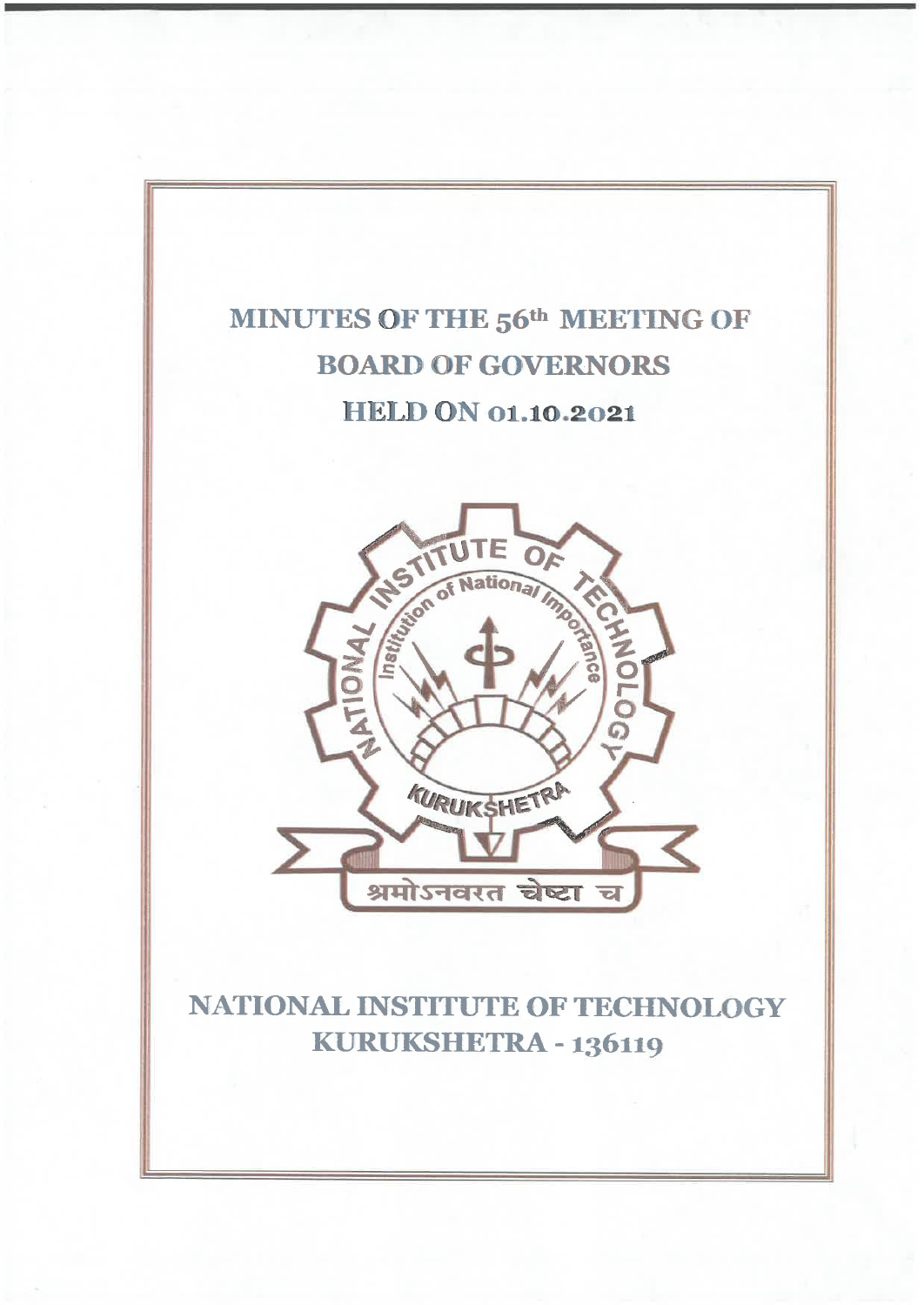### MINUTES OF THE 56<sup>th</sup> MEETING OF THE BOARD OF GOVERNORS OF NATIONAL INSTITUTE OF TECHNOLOGY, KURUKSHETRA

The 56th meeting of the Board of Governors of National Institute of Technology, Kurukshetra was held on Friday, the 01st October, 2021 at 11.30 a.m. through ONLINE.

Present:-

| 1. | Dr. Satish Kumar<br>Director<br>NIT, Kurukshetra                                                                                                                                                                                       | Chairperson (Acting) |                  |
|----|----------------------------------------------------------------------------------------------------------------------------------------------------------------------------------------------------------------------------------------|----------------------|------------------|
| 2. | Shri Pawan Kumar<br>Under Secretary (NITs)<br>Representative of<br>Economic Advisor (HE)<br>Department of Higher Education<br>Ministry of Education (Shiksha Mantralaya)<br>Government of India, Shastri Bhawan<br>New Delhi - 110 115 |                      | Member           |
| 3. | Prof. Rajeev Ahuja<br>Director<br>Indian Institute of Technology Ropar<br>Ropar, Punjab $-140001$                                                                                                                                      |                      | Member           |
| 4. | Sh. Krishan Kumar Kataria<br>Director, Technical Education, Haryana<br>Representative of<br>Principal Secretary to Government of Haryana<br>Technical Education Department, Haryana<br>Chandigarh $-160009$                            |                      | Member           |
| 5. | Er. Harish Sharma<br>Principal,<br>GBN Govt. Polytechnic, Nilokheri<br>Representative of<br>Director General, Technical Education<br>& Secretary, Technical Education, Haryana<br>Panchkula                                            |                      | Member           |
| 6. | Dr. Brahmjeet Singh<br>Professor<br>Electronics & Communication<br><b>Engineering Department</b><br>NIT, Kurukshetra                                                                                                                   |                      | Member<br>$\sim$ |

 $R$  $R$  $M$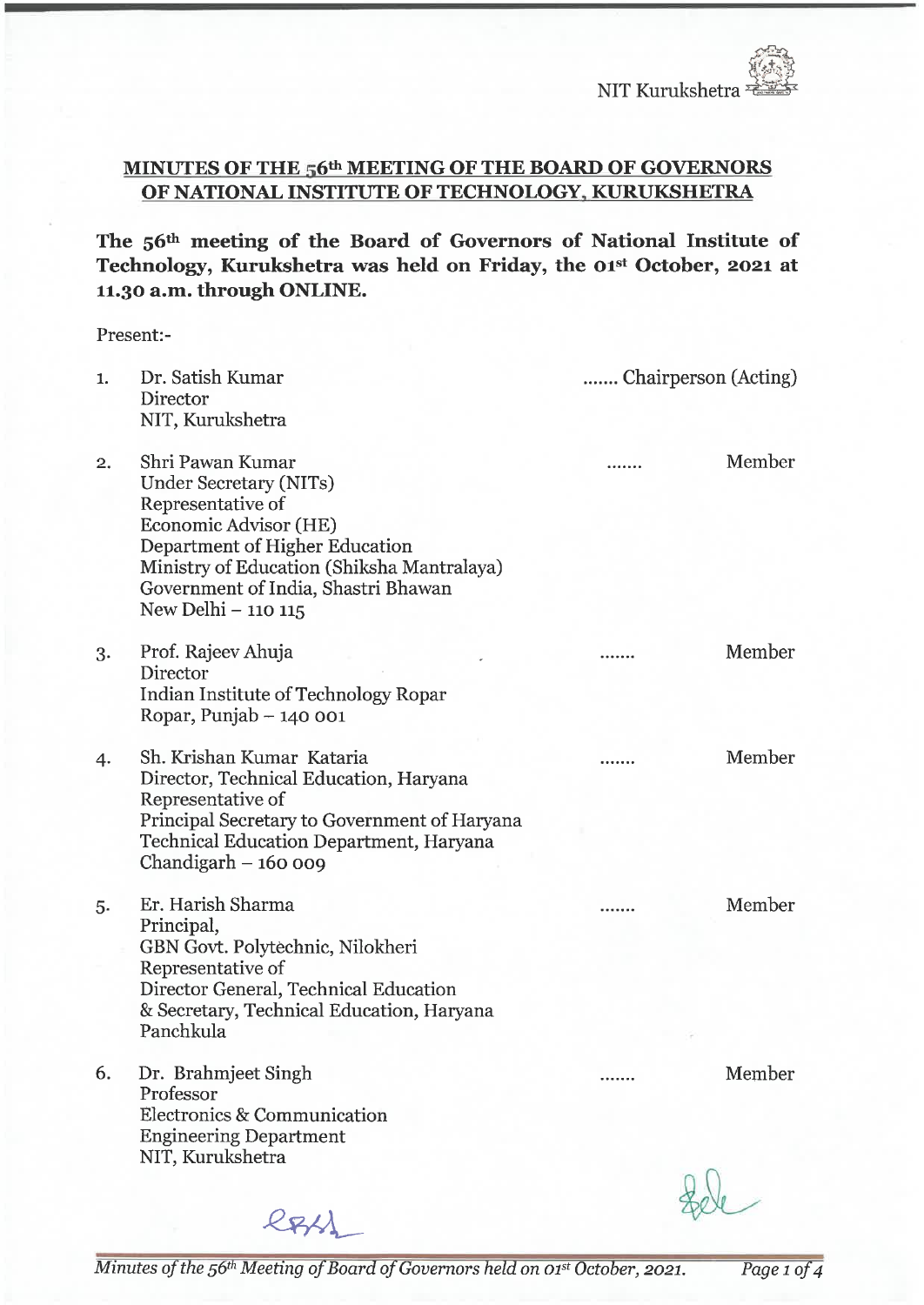NIT Kumkshetra

. . . . . . .

 $\frac{1}{2}$ 

Mrs. Rupanshi Batra 7. Associate Professor Electrical Engineering Department NIT, Kurukshetra

**Secretary** 

Member

8. Sh. G. R. Samantaray Registrar (I/C) NIT, Kurukshetra

At the outset, the Hon'ble Chairperson (Acting) welcomed the esteemed members of the BoG present in the 56<sup>th</sup> meeting of the Board of Governors. Then the Chairperson (Acting) requested the Secretary to present the agenda items.

The discussions / decisions taken in the meeting are recorded as hereunder:

BoG 56.1 To note the nomination of two persons by State Government of Haryana on Board of Governor as State Government Nominees.

> The Board noted the nominations of Sh. Anand Mohan Sharan, IAS, Principal Secretary to Government of Haryana, Technical Education Department, Haryana and Sh. Vijay Singh Dahiya, IAS, Director General, Technical Education & Secretary, Technical Education, Haryana as the nominees of the State Government of Haryana on the Board of Governors of the Institute. The Chairperson welcomed the new members.

### BoG 56.2 To note the leave of absence of members.

The Board granted leave of absence to Smt. Darshana M Dabral, Joint Secretary and Financial Advisor, Department of Higher Education, Ministry of Education (Shiksha Mantralaya), Government of India who could not attend the meeting.

# BoG  $56.3$  To confirm the minutes of the  $55<sup>th</sup>$  meeting of the Board of Governors of National Institute of Technology, Kurukshetra held on 29.07.2021.

The Board confirmed the minutes of the 55<sup>th</sup> meeting of the Board of Governors of National Institute of Technology, Kurukshetra held on 29. 07.2021.

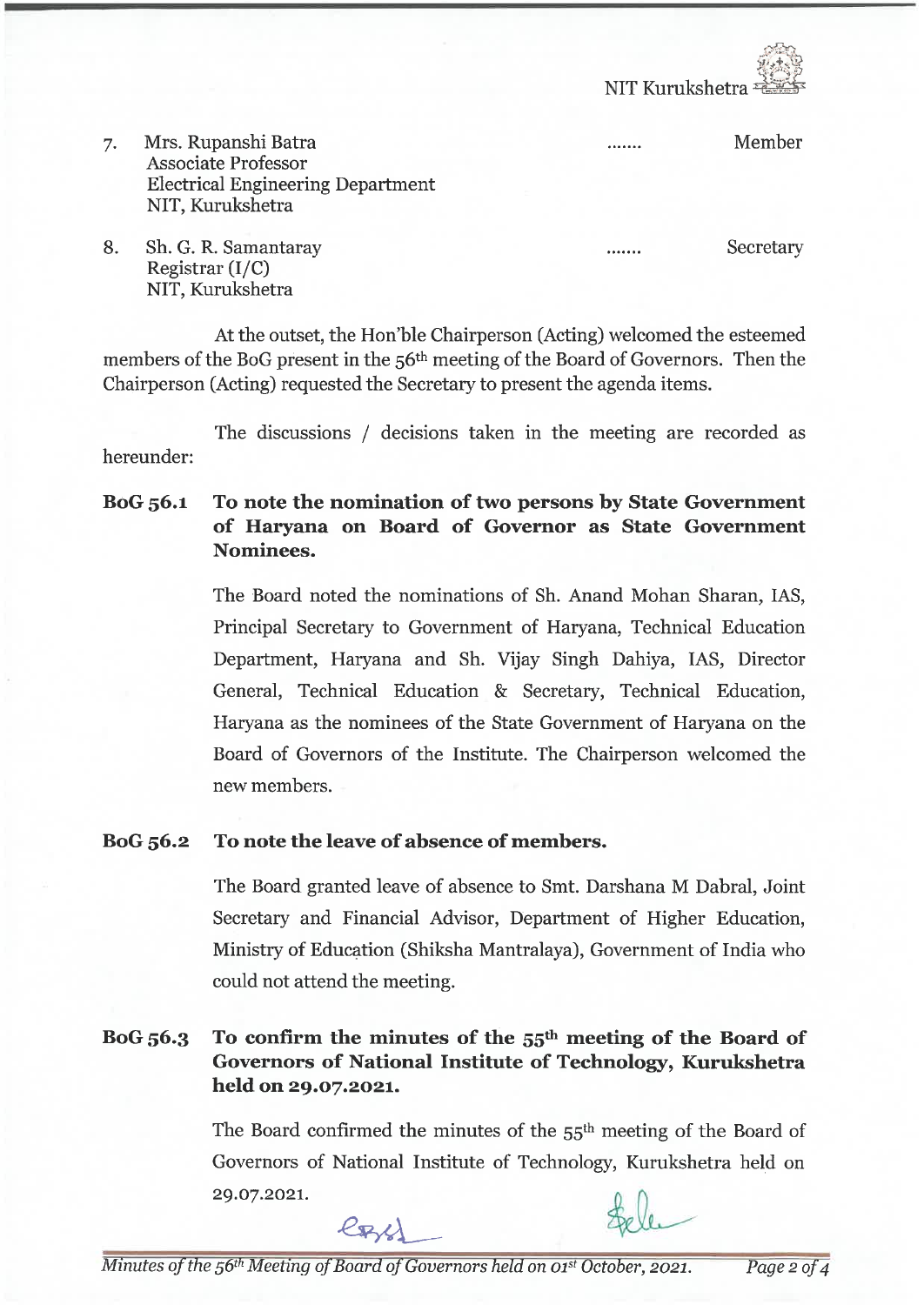# BoG  $56.4$  To note the Action Taken Report on the Minutes of  $55<sup>th</sup>$ Meeting of Board of Governors of National Institute of Technology, Kurukshetra held on 29.07.2021.

The Board noted the Action Taken Report on the Minutes of 55th Meeting of Board of Governors of National Institute of Technology, Kurukshetra held on 29.07.2021.

#### BoG 56.5 To consider and approve the extension of validity of panel of experts (Nominee of the Board) for recruitment of Academic Staff (excluding Director), or promotion in various subjects.

The Board approved the extension of validity of panel of experts (Nominee of the Board) for recruitment of Academic Staff (excluding Director), or promotion in various subjects for a period of one year w.e.f. 05.09.2021 to 04.09.2022 or till a new panel is approved by the Board, whichever occurs earlier.

#### BoG 56.6 To consider and approve the extension of validity of panel of experts (Nominee of the Senate) for recruitment of Academic Staff (excluding Director), or promotion in various subjects.

The Board approved the extension of validity of panel of experts (Nominee of the Senate) for recruitment of Academic Staff (excluding Director), or promotion in various subjects for a period of one year w.e.f. 05.09.2021 to 04.09.2022 or till a new panel is approved by the Board, whichever occurs earlier.

BoG 56.7 To consider and approve the extension of validity of panel of experts (Nominee of the Board) for recruitment of Technical, Administrative & Ministerial, Senior Administrative and other comparable posts.

> The Board approved the extension of validity of panel of experts (Nominee of the Board) for recmitment of Technical, Administrative & Ministerial, Senior Administrative and other comparable posts for a period of one year w.e.f. 05. 09. 2021 to 04. 09. 2022 or till a new panel is approved by the Board, whichever occurs earlier.